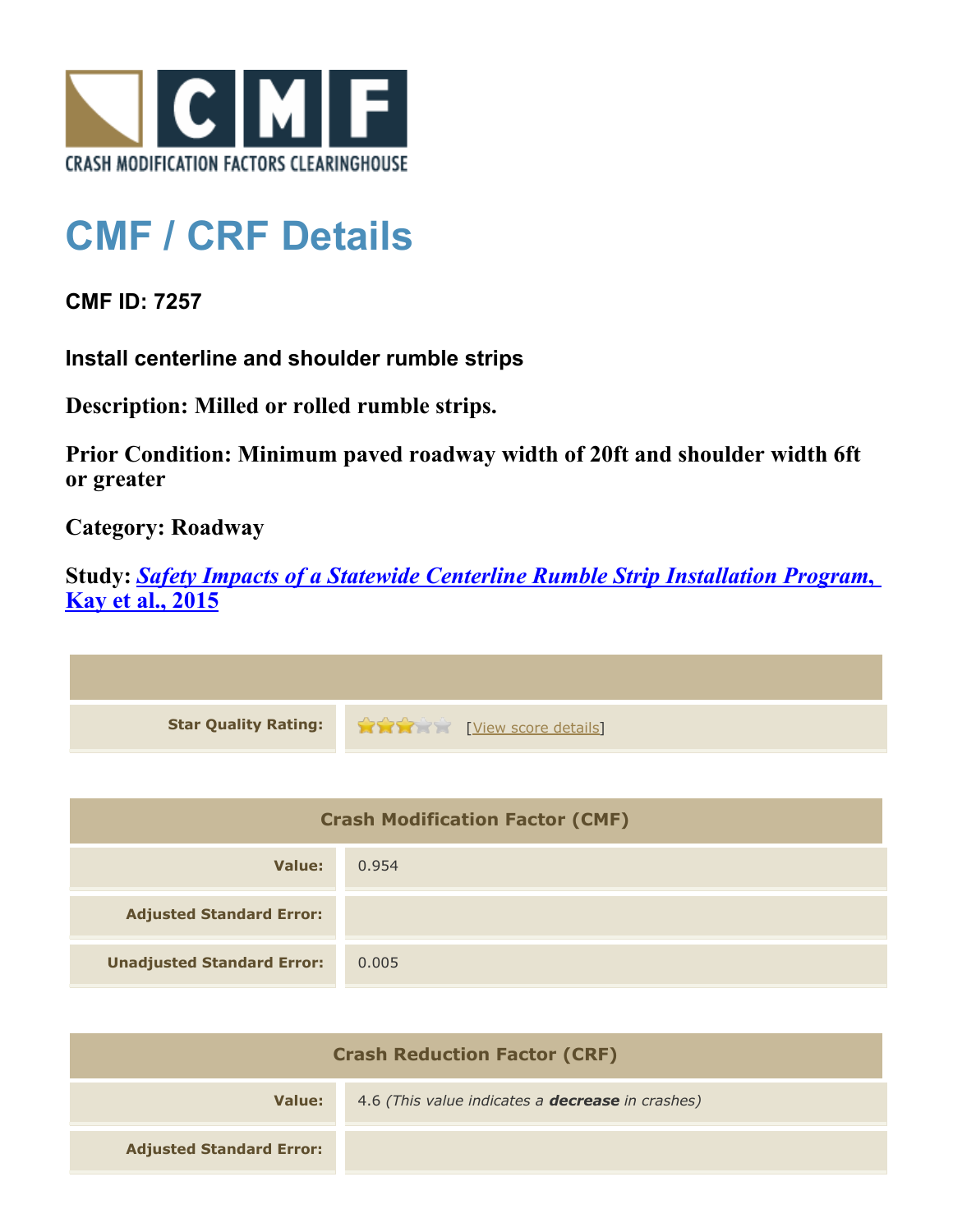| <b>Applicability</b>       |                                                            |
|----------------------------|------------------------------------------------------------|
| <b>Crash Type:</b>         | Angle, Head on, Rear end, Sideswipe, Single vehicle, Other |
| <b>Crash Severity:</b>     | All                                                        |
| <b>Roadway Types:</b>      | Principal Arterial Other                                   |
| <b>Number of Lanes:</b>    | $\overline{2}$                                             |
| <b>Road Division Type:</b> | Undivided                                                  |
| <b>Speed Limit:</b>        |                                                            |
| <b>Area Type:</b>          | Rural                                                      |
| <b>Traffic Volume:</b>     |                                                            |
| <b>Time of Day:</b>        | All                                                        |

## *If countermeasure is intersection-based*

| <b>Intersection Type:</b>         |  |
|-----------------------------------|--|
| <b>Intersection Geometry:</b>     |  |
| <b>Traffic Control:</b>           |  |
| <b>Major Road Traffic Volume:</b> |  |
| <b>Minor Road Traffic Volume:</b> |  |

| <b>Development Details</b>      |              |
|---------------------------------|--------------|
| <b>Date Range of Data Used:</b> | 2005 to 2013 |
| <b>Municipality:</b>            |              |
| State:                          | MI           |